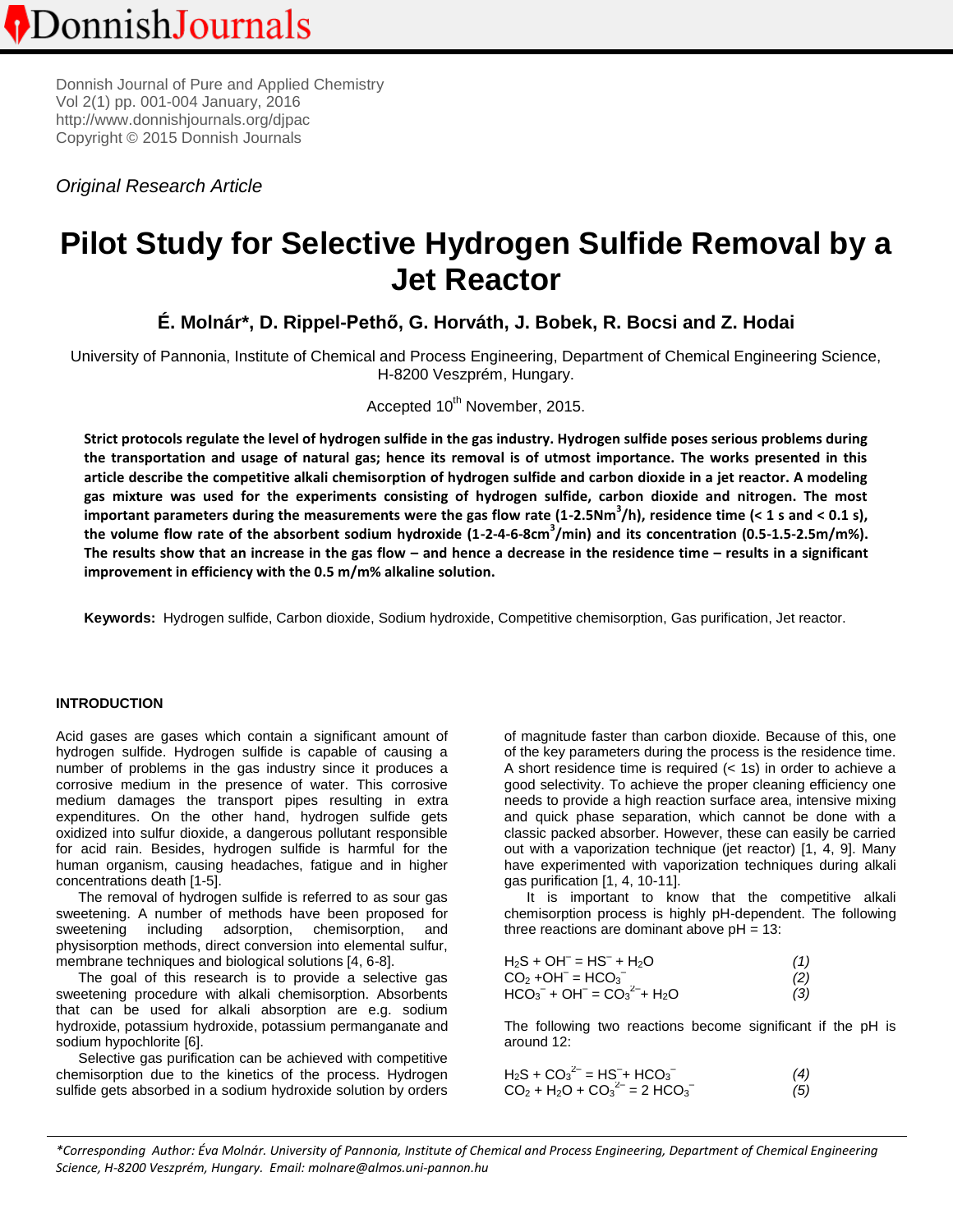Besides, the following two reactions are responsible for the  $H<sup>+</sup>$ transfer:

$$
H2O = H+ + OH- (6)CO32- + H+ = HS- + HCO3- (7)
$$

Reactions *(2)* and *(5)* are undesirable because the carbon dioxide molecules use up too much of the absorbent. Reactions *(1)* and *(4)* are advantageous for the selective absorption of hydrogen sulfide. Equilibrium and rate characterization of these reactions has shown that reaction *(4)* has a significantly higher rate than reaction *(5)*. Optimization of the residence time around  $pH = 12$  provides the possibility of the selective absorption of hydrogen sulfide. [10, 12-15].

It can also be mentioned that absorption into concentrated alkaline solutions is a slower process in comparison to more dilute sodium hydroxide solutions [3].

The only disadvantage of the method is that the used absorbent cannot be regenerated [3, 5]. However, the compounds formed during the process (sodium hydrogen sulfide, sodium sulfide, sodium carbonate and sodium hydrogen carbonate) are stable and not dangerous [9].

## **EXPERIMENTAL PROCEDURES**

## *Chemicals and experimental conditions*

The modeling gas mixture used in the experiments consisted of 90 ppm hydrogen sulfide, 23 *V*/*V*% carbon dioxide, the rest was nitrogen. The absorbents were 0.5-1.5-2.5 m/m% aqueous sodium hydroxide solutions which were introduced into the reactor at volume rates of 1-2-4-6-8  $cm<sup>3</sup>/min$ . The pressure inside the equipment was 30 bar, the ambient temperature 22 °C. Gas was introduced at rates of 1 and 2.5 Nm<sup>3</sup>/h (resulting in residence times between 0.1 and 1 s; and below 0.1 s).

# *Experimental machinery*

The experimental device is composed as follows. The gas mixture is introduced into the jet reactor from a gas cylinder with a regulator. A pump provides the appropriate volume flow of the absorbent. Both the gas and the liquid enter the reaction space (approximately 2  $\times$  10<sup>-6</sup> m<sup>3</sup> in volume) through the same nozzle at the same time. The quick separation of the liquid phase after the intensive mixing is achieved with a drop catcher. The used absorbent is collected in a separate vessel. The purified gas flow leaving the reactor is split into two: part of it is analyzed by a Dräger X-am7000 gas analysis device, the rest is bled. (The exact scheme of the device can be found in Ref 1).

#### *Gas analysis*

The Dräger X-am 7000 analyzer is fitted with an electrochemical diffusion sensor (DrägerSensor®H2S HC – 68 09 710), which is capable of measuring the hydrogen sulfide concentration between 0 and 1000 ppm with a maximal deviation of 3%. Additionally, the device is also fitted with an infrared sensor (DrägerSensor® Smart IR CO2HC –68 10 599) for the detection of carbon dioxide between 0 and 100%, the error is less than 3%.

The composition of the incoming gas was measured at the beginning and checked at the end of the experiments. However, the exiting concentrations were only registered after setting the parameters and getting a stable value for at least 1 minute.

## **OBJECTIVES**

The objective of this research was to find the most effective, most selective and most economical solution for the hydrogen sulfide removal of a given gas mixture. Based on economic calculations, the concrete objective is to reach an efficiency of at least 50% by using a maximum of 10 mol NaOH / mol  $H_2S$ alkali excess.

### **RESULTS AND DISCUSSION**

Fig.1 illustrates the efficiency of the hydrogen sulfide absorption as a function of the alkali inlet, for two different gas flow rates. The concentrations of the entering and exiting carbon dioxide were almost the same with a maximum deviation of 1%.

Based on Fig. 1 it can be stated that the efficiency can only be raised in a limited way by increasing inlet of the sodium hydroxide absorbent. For a given gas flow rate and alkali volume inlet the best efficiency can be reached with the most concentrated (2.5 *m*/*m*%) NaOH solutions, while the worst efficiency can be reached with the least concentrated (0.5 *m*/*m*%) NaOH solutions.

The results agree with the previous expectations, since by increasing the alkali rate for a given gas flow rate, the amount of inlet sodium hydroxide increases; also for a given alkali volume and concentration the amount of hydrogen sulfide with respect to the amount of sodium hydroxide increases by increasing the gas flow.

That the efficiency can only be minimally increased with the alkali inlet can be explained on the grounds that the outcome of the process does not solely depend on the amount of sodium hydroxide per time unit, but also on the quality of vaporization, mixing and time required for dissolution (which in turn depends on the concentration), on the gas flow rate (i.e. residence time). (This can be seen in Fig. 2.)

Fig. 2 illustrates the efficiency of hydrogen sulfide absorption as a function of the alkali excess. By increasing the gas flow rate for a given concentration of solvents, the efficiency of the absorption of hydrogen sulfide increases. Absorbents with a lower concentration are more efficient for a given gas flow as regards hydrogen sulfide removal if the alkali excess was measured.

The results can be explained on the grounds that by increasing the gas flow rate, the residence time decreases. Thus the carbon dioxide molecules are less readily dissolved by the NaOH solution, which makes the absorption more selective. Additionally, it is easier to diffuse into the less concentrated solutions, making once again the residence time the key of the problem.

However only at around  $pH = 12$  can selective absorption be reached by optimizing the residence time. As for the pH values of the absorbent solutions, the pH of the 0.5 *m*/*m*% NaOH solution is approximately 12, whereas they are above 13 for the 1.5 and 2.5*m*/*m*% NaOH solutions. The efficiency of the 0.5 *m*/*m*% over the 1.5 and 2.5*m*/*m*%NaOH solutions can be explained on the grounds of the combined effect of the residence time, pH and dissolution time.

# **CONCLUSION**

According to the data gathered, we can state that the best results were achieved with the most concentrated (2.5 *m*/*m*%) NaOH solution for a given gas and absorbent flow rate. Increasing the liquid flow rate while using a constant gas flow rate provides only an initial improvement.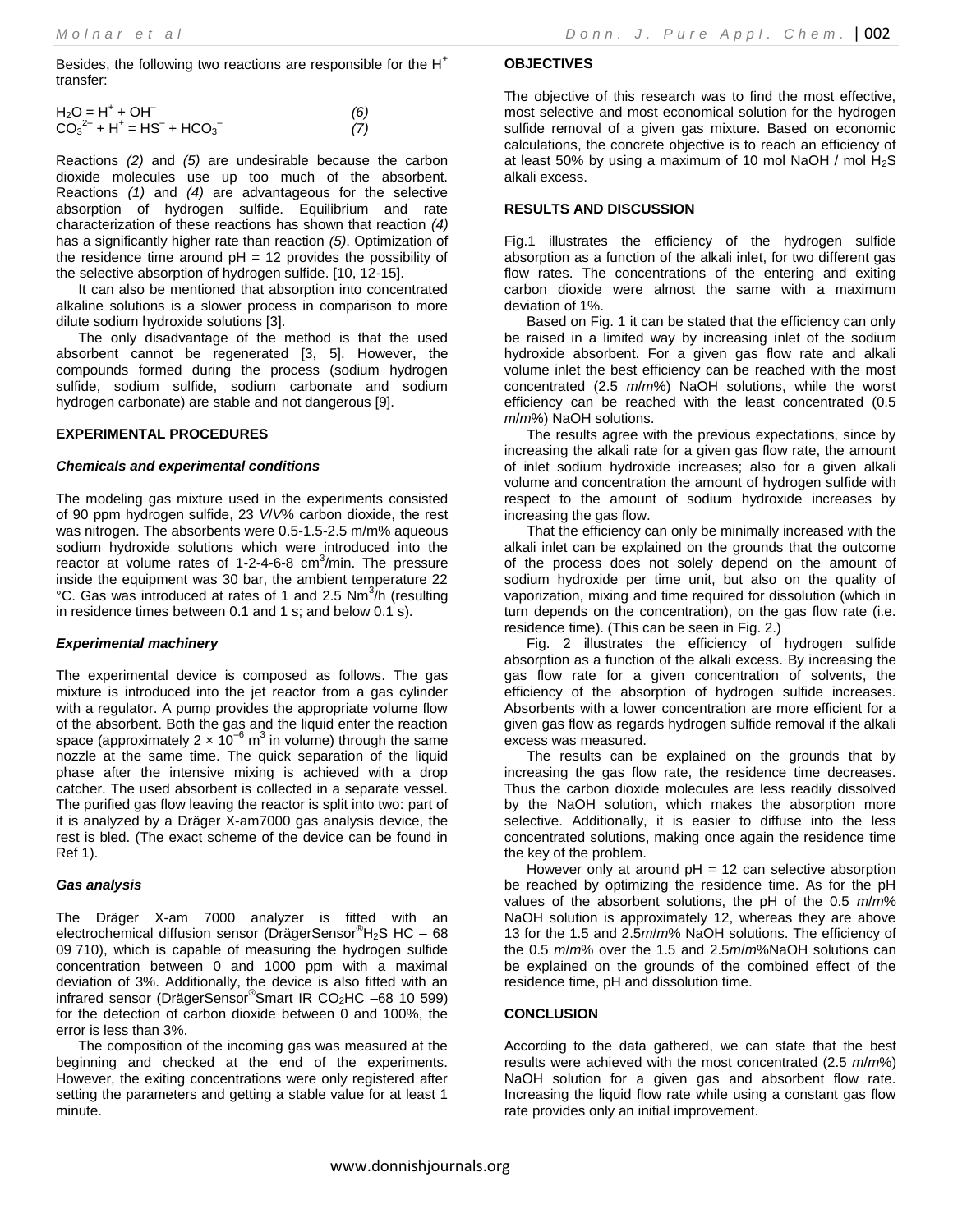

**Fig.1.** Examination of a modeling gas mixture consisting of 90 ppm  $H_2S$  and 23 *V/V*% CO<sub>2</sub> as the function of the absorbent inlet



Fig.2. Examination of the H<sub>2</sub>S absorption of a modeling gas mixture consisting of 90 ppm H<sub>2</sub>S and 23  $V/V\%$  CO<sub>2</sub> as the function of the alkali excess

The efficiency vs. liquid inlet plots are approaching a maximum value (asymptotic plots). By plotting the efficiency against the alkali excess we could see that the least concentrated absorbent (0.5 *m*/*m*%) was the most effective for a given gas flow, which can be explained by both the time requirement of the dissolution and the effect of the pH. Another observation is that by increasing the gas flow rate (thus decreasing the residence time) the hydrogen sulfide absorption can be carried out more effectively and selectively when using the same absorbent concentration and alkali excess.

The concrete objective was to reach a minimum efficiency of 50% by using a maximum alkali excess of 10 mol NaOH / mol  $H_2S$ . The closest result to this was 43% with an alkali concentration of 1.5 m/m%, 4 cm<sup>3</sup>/min liquid and 2.5 Nm<sup>3</sup>/h gas flow rate. In order to reach the goal, the optimal alkali concentration between 0.5 and 1.5 *m*/*m*% has to be